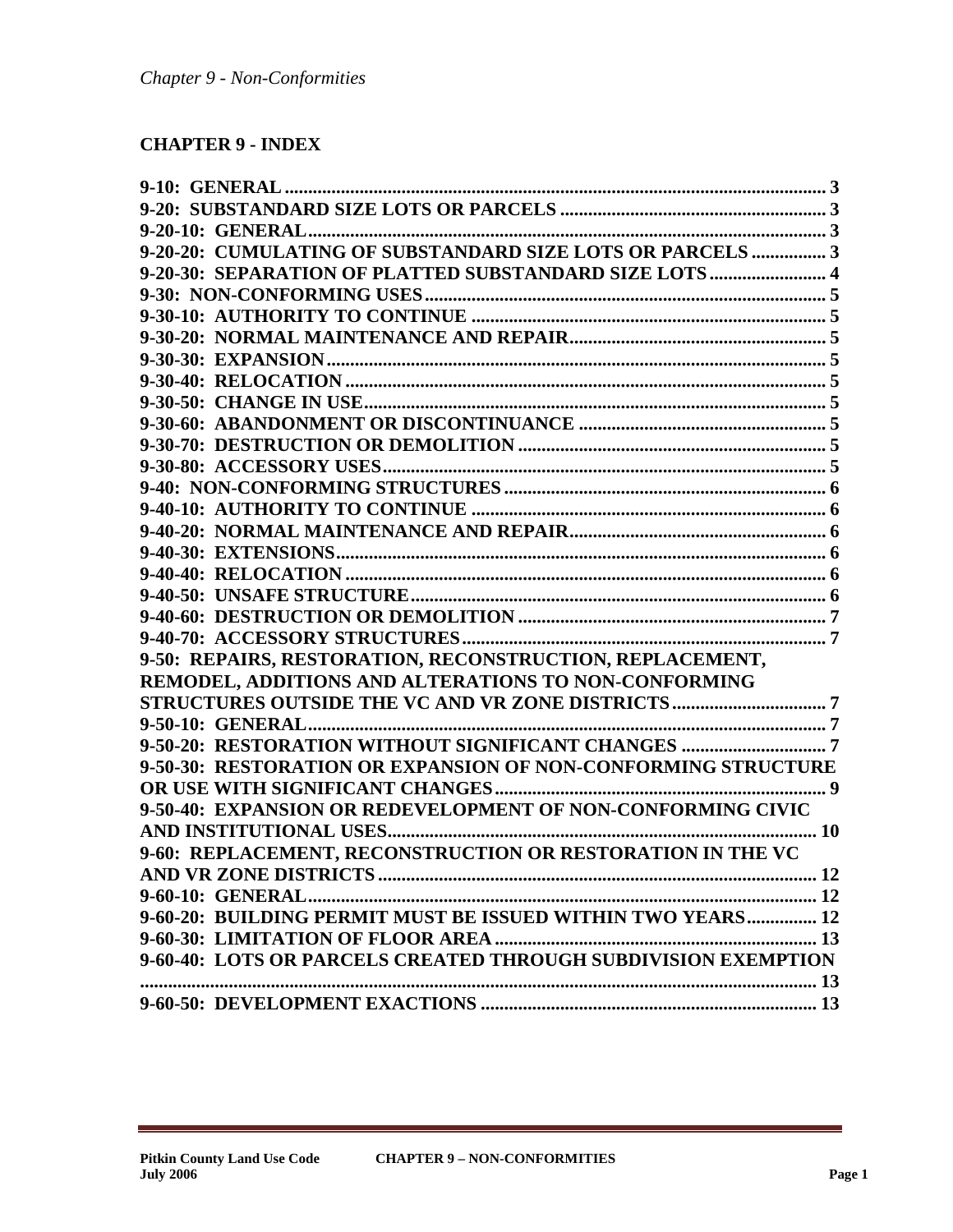### **INDEX OF TERMS**

Accessory Use or Structure (see also Use, Accessory and Temporary), 7 Board of County Commissioners (BOCC), 3, 4, 9, 13 Building Permit, 7, 12, 13 Change in Use, 5 Chief Building Official, 6 Community Development Director, 8 Development Application, 7 Development Exaction, 10, 13 Hotel, 13 Land Use Policies, 9 Lots or Parcels, substandard size, 3, 4 Master Plans (general), 10 Motel/Lodge, 13

Non-conformity Structure, 6, 7, 8, 9, 13 Use, 3, 5, 9 Non-conformity (general), 6, 8 Replacement and Remodeling, 13 Restoration, 7, 10, 13 Subdivision Exemption, 13 Unsafe Structure, 6 Use Accessory and Temporary, 5, 6 Zone Districts Village Commercial (VC), 6, 7, 12, 13 Village Residential – 6,000 Sq. Ft. Lot (VR), 6, 7, 12, 13

**\_\_\_\_\_\_\_\_\_\_\_\_\_\_\_\_\_\_\_\_\_\_\_\_\_\_\_\_\_\_\_\_\_\_\_\_\_\_\_\_\_\_\_\_\_\_\_\_\_\_\_\_\_\_\_\_\_\_\_\_\_\_\_\_\_\_\_\_\_\_\_\_\_\_\_**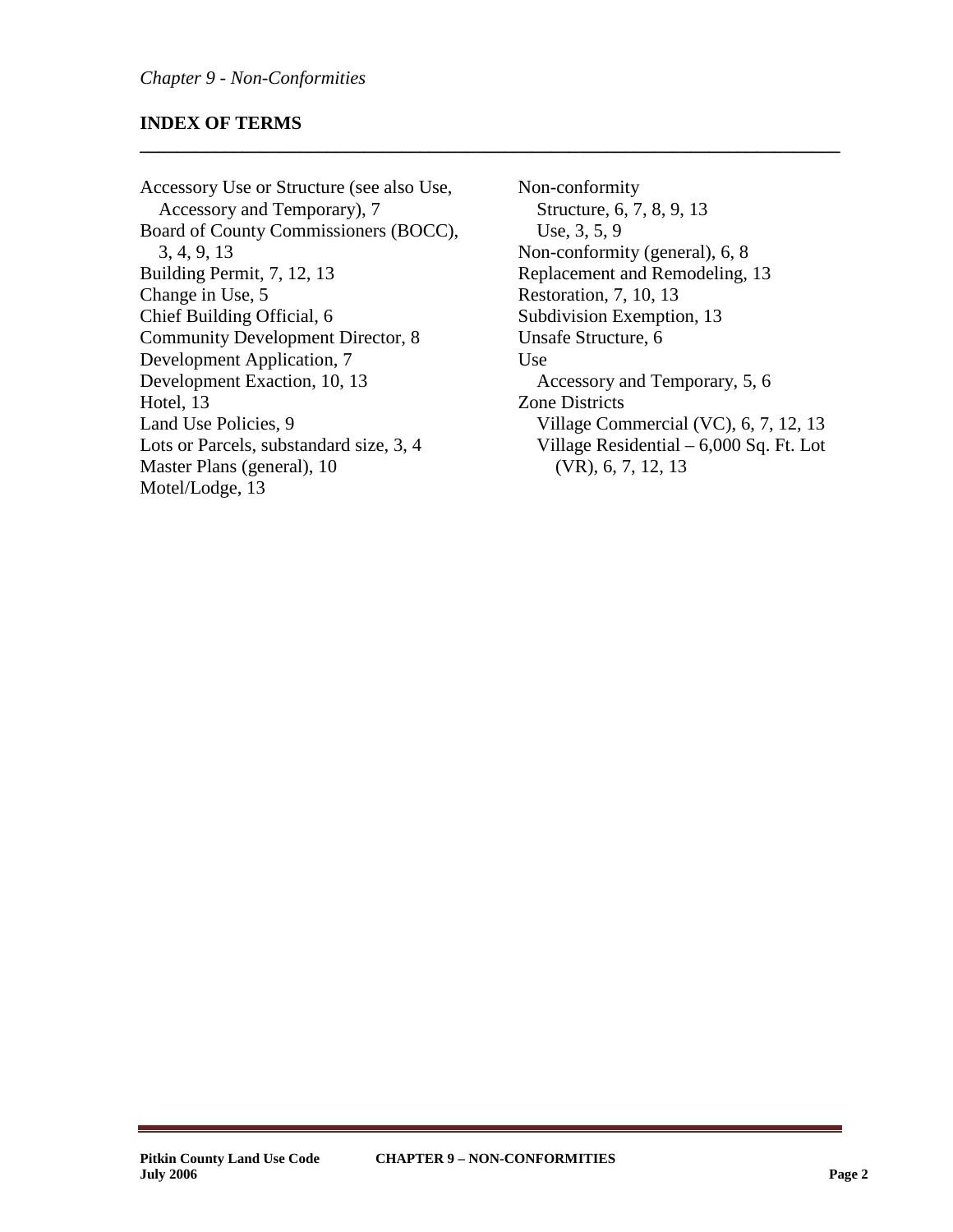# **CHAPTER 9: NON-CONFORMITIES**

#### <span id="page-2-0"></span>**9-10: GENERAL**

There are lots or parcels, uses, and structures within the zone districts established by this Land Use Code that were lawfully established prior to the adoption of this Land Use Code, that are in violation of the standards of this Land Use Code. The standards in this chapter regulate and limit the continued existence of non-conforming uses and structures. It is the intent of this chapter to permit these non-conformities to continue when in compliance with the following provisions.

### <span id="page-2-1"></span>**9-20: SUBSTANDARD SIZE LOTS OR PARCELS**

### <span id="page-2-2"></span>**9-20-10: GENERAL**

A single family dwelling unit is a permitted use on any legally created lot or parcel made substandard as to size by the imposition of the initial adoption of the Pitkin County Zoning Resolution of 1955, or the adoption of any relevant amendment thereto subject to compliance with this Land Use Code. Land uses and structures that are accessory to the single family dwelling are permitted. Other uses may be permitted subject to underlying zoning.

### <span id="page-2-3"></span>**9-20-20: CUMULATING OF SUBSTANDARD SIZE LOTS OR PARCELS**

(a) "Common ownership" of contiguous substandard size lots or parcels shall cumulate with the exception that:

(1) Lots or parcels in subdivisions approved and signed by the Board of County Commissioners shall not merge regardless of their size, unless the owner has consented, and

(2) Pursuant to C.R.S. 30-28-139, on and after October 1, 2003, lots for which the owner has not consented to merger shall not merge regardless of their size.

(3) All mergers of contiguous substandard size lots shall follow the procedure set forth in Sec. 2-40-90.

(b) The aggregate area of the lots or parcels shall be considered as one (1) lot or parcel regardless of diverse times of acquisition by the common owner and whether or not the property was acquired before adoption of this regulation.

(c) If a roadway in public fee ownership that was in place prior to June 2, 1975 provides access to contiguous substandard size lots and separates such lots, the lots shall not cumulate unless the owner has consented.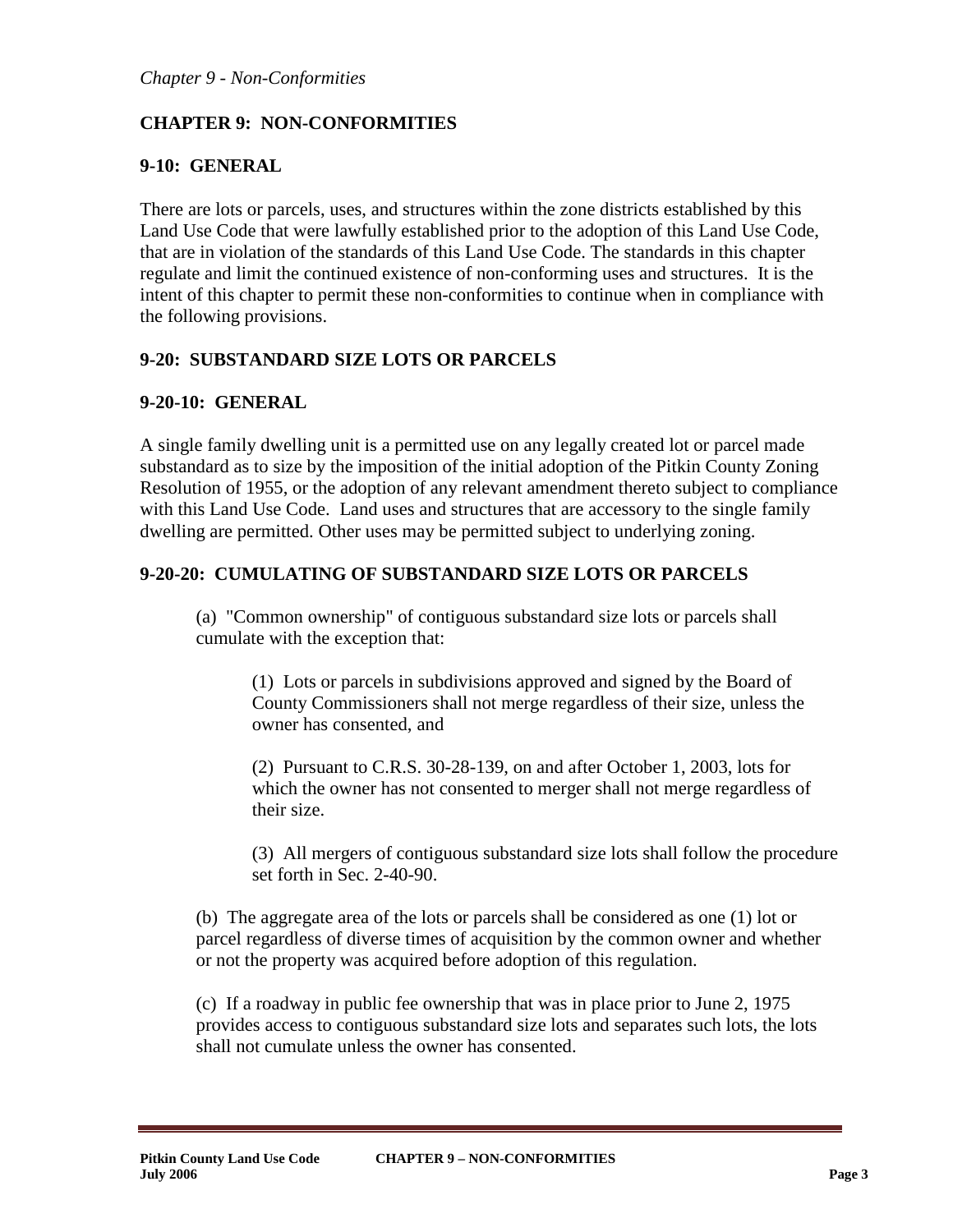# <span id="page-3-0"></span>**9-20-30: SEPARATION OF PLATTED SUBSTANDARD SIZE LOTS**

The Planning Commission may permit the separation of legally platted substandard size lots or parcels that have not been approved by the Board of County Commissioners and that have cumulated pursuant to Sec. 9-20-20, subject to compliance with all of the standards in this section. In the case of multiple, cumulated substandard size lots, the County may limit the number of lots that may be separated and require lot lines to be reconfigured. Where substandard size lots are separated pursuant to this Sec. 9-20-30, and the original substandard would have qualified for a GMQS exemption pursuant to Sec. 6-30 because of the date of their creation, the resulting separated lots shall retain an exemption pursuant to Sec. 6-30 equal to, but not greater than, the exemption that applied to the original lots.

(a) The lots must be located in a legally platted subdivision.

(b) The subdivision plat must have been legally recorded with the County Clerk in compliance with all subdivision laws in effect at the time of recording.

(c) The Commission shall approve, deny, or limit the separation of cumulated substandard size lots based upon consideration of the criteria.

(1) The number of substandard lots developed in the area and the effect of separate development on the character of the neighborhood;

(2) The extent to which the lots comply with existing subdivision standards;

(3) The effect of separate development on available utilities, roads and other public services;

(4) Any physical limitations of the lots;

(5) The configuration of the lots as it affects their suitability for separate development;

(6) The degree of economic loss to the owner if separate development permission is not granted;

(7) The history of acquisition including a consideration of the purposes of the purchase and whether or not the lots were involuntarily acquired; and

(8) The historical use of the lots.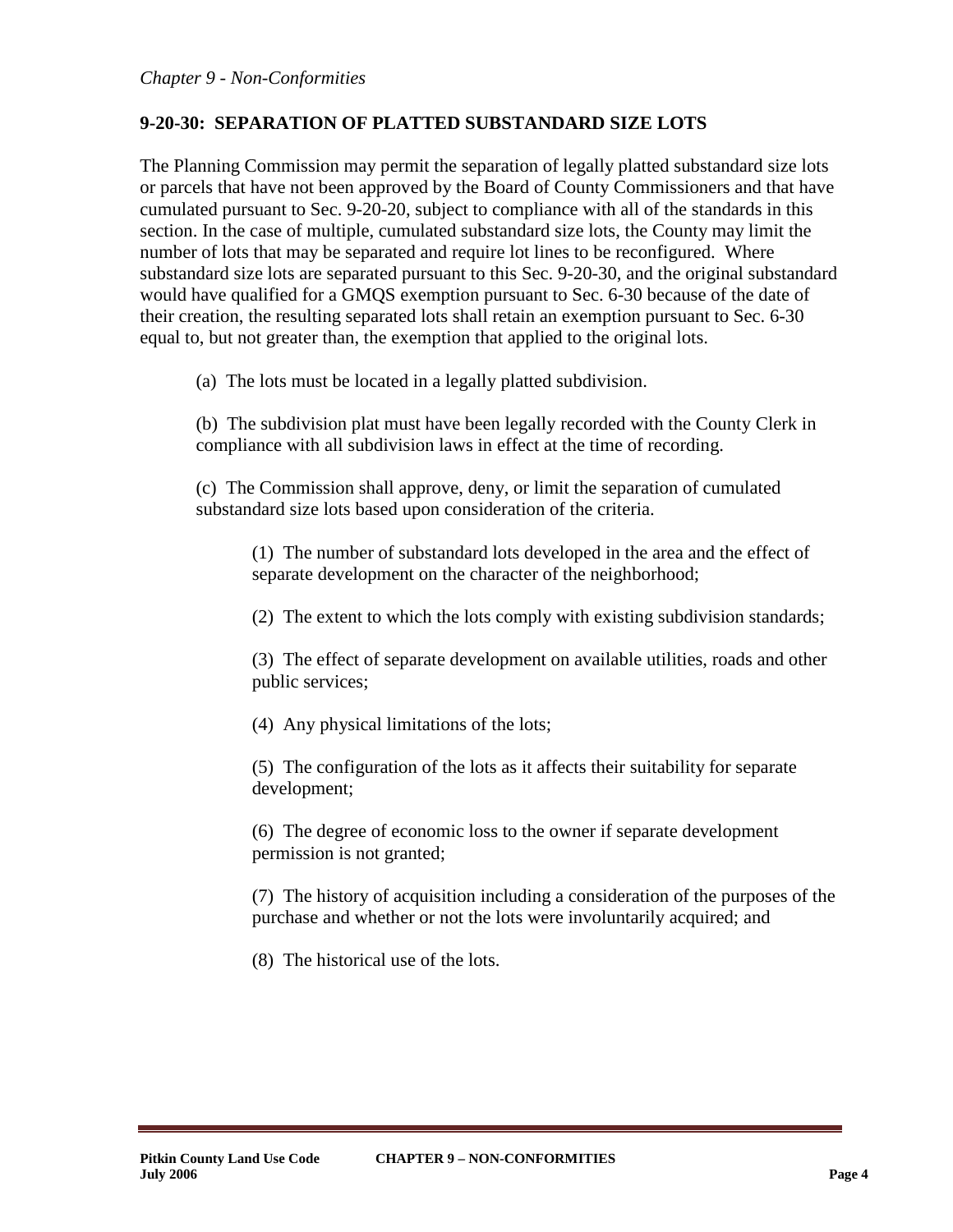# <span id="page-4-0"></span>**9-30: NON-CONFORMING USES**

# <span id="page-4-1"></span>**9-30-10: AUTHORITY TO CONTINUE**

Legal non-conforming uses of land or structures may continue in accordance with the provisions of this Chapter 9.

# <span id="page-4-2"></span>**9-30-20: NORMAL MAINTENANCE AND REPAIR**

Normal maintenance and repair to permit continuation of non-conforming uses may be performed.

### <span id="page-4-3"></span>**9-30-30: EXPANSION**

Non-conforming uses shall not be expanded except pursuant to the standards in this Sec. 9- 30. This prohibition shall be construed so as to prevent (a) occupancy of additional lands or (b) the enlargement of non-conforming uses by additions to the area of the structure in which such non-conforming uses are located.

### <span id="page-4-4"></span>**9-30-40: RELOCATION**

A non-conforming use may not be moved to another location on or off the parcel of land on which it is located, unless the use will then conform to the limitations of the zone district into which it is moved and receives necessary development approvals.

### <span id="page-4-5"></span>**9-30-50: CHANGE IN USE**

A non-conforming use shall not be changed to any other use unless the new use conforms to the provisions of the zone district in which it is located and receives necessary development approvals.

### <span id="page-4-6"></span>**9-30-60: ABANDONMENT OR DISCONTINUANCE**

Where a non-conforming use of land or non-conforming use of structure is discontinued or abandoned for twelve (12) consecutive months, then such use may not be re-established or resumed, and any subsequent use must conform to the provisions of this Land Use Code.

### <span id="page-4-7"></span>**9-30-70: DESTRUCTION OR DEMOLITION**

Any non-conforming use that is demolished or destroyed through any manner not willfully accomplished by the owner may be restored as of right, regardless of the extent of demolition or destruction, subject to compliance with the standards in Sec 9-50.

### <span id="page-4-8"></span>**9-30-80: ACCESSORY USES**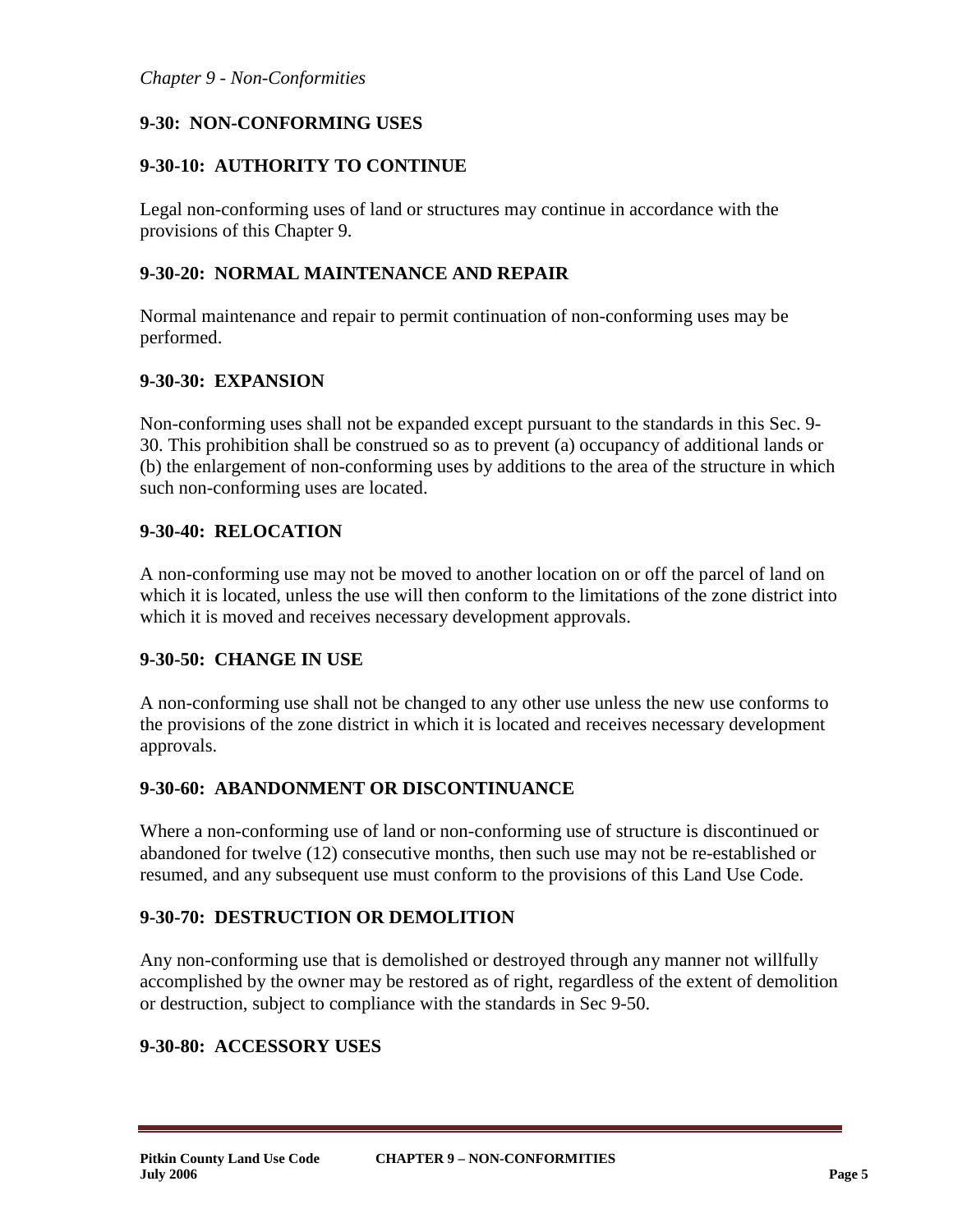#### *Chapter 9 - Non-Conformities*

Non-conforming accessory uses shall be discontinued after the principal use has terminated, unless the accessory use thereafter conforms as a principal or accessory use to the zone district standards for the zone in which it is located.

# <span id="page-5-0"></span>**9-40: NON-CONFORMING STRUCTURES**

# <span id="page-5-1"></span>**9-40-10: AUTHORITY TO CONTINUE**

A non-conforming structure devoted to a use permitted in the zone district in which it is located may be continued in accordance with the provisions of this Chapter 9.

### <span id="page-5-2"></span>**9-40-20: NORMAL MAINTENANCE AND REPAIR**

Normal maintenance or repair to permit continuation of non-conforming structures may be performed.

#### <span id="page-5-3"></span>**9-40-30: EXTENSIONS**

(a) General

Except in the VC and VR zone districts, a non-conforming structure shall not be extended by an enlargement or expansion that increases the non-conformity. A nonconforming structure may be extended or altered in a manner that does not change or that decreases the non-conformity, except pursuant to Sec. 9-50.

(b) VC and VR Zone Districts

In the VC and VR zone districts, a non-conforming structure shall not be extended by an enlargement or expansion that increases the non-conformity, except pursuant to Sec. 9-60. A non-conforming structure may be extended or altered in a manner that does not increase the non-conformity.

#### <span id="page-5-4"></span>**9-40-40: RELOCATION**

A non-conforming structure shall not be moved unless, after the move, it will conform to the standards and requirements of the zone district in which it is located.

#### <span id="page-5-5"></span>**9-40-50: UNSAFE STRUCTURE**

(a) General

Any portion of a non-conforming structure that becomes physically unsafe or unlawful due to lack of repairs and maintenance, and that is declared unsafe or unlawful by the Chief Building Official or Fire Marshal, but that an owner wishes to restore, repair or rebuild, shall only be restored, repaired, or rebuilt subject to compliance with the following standards: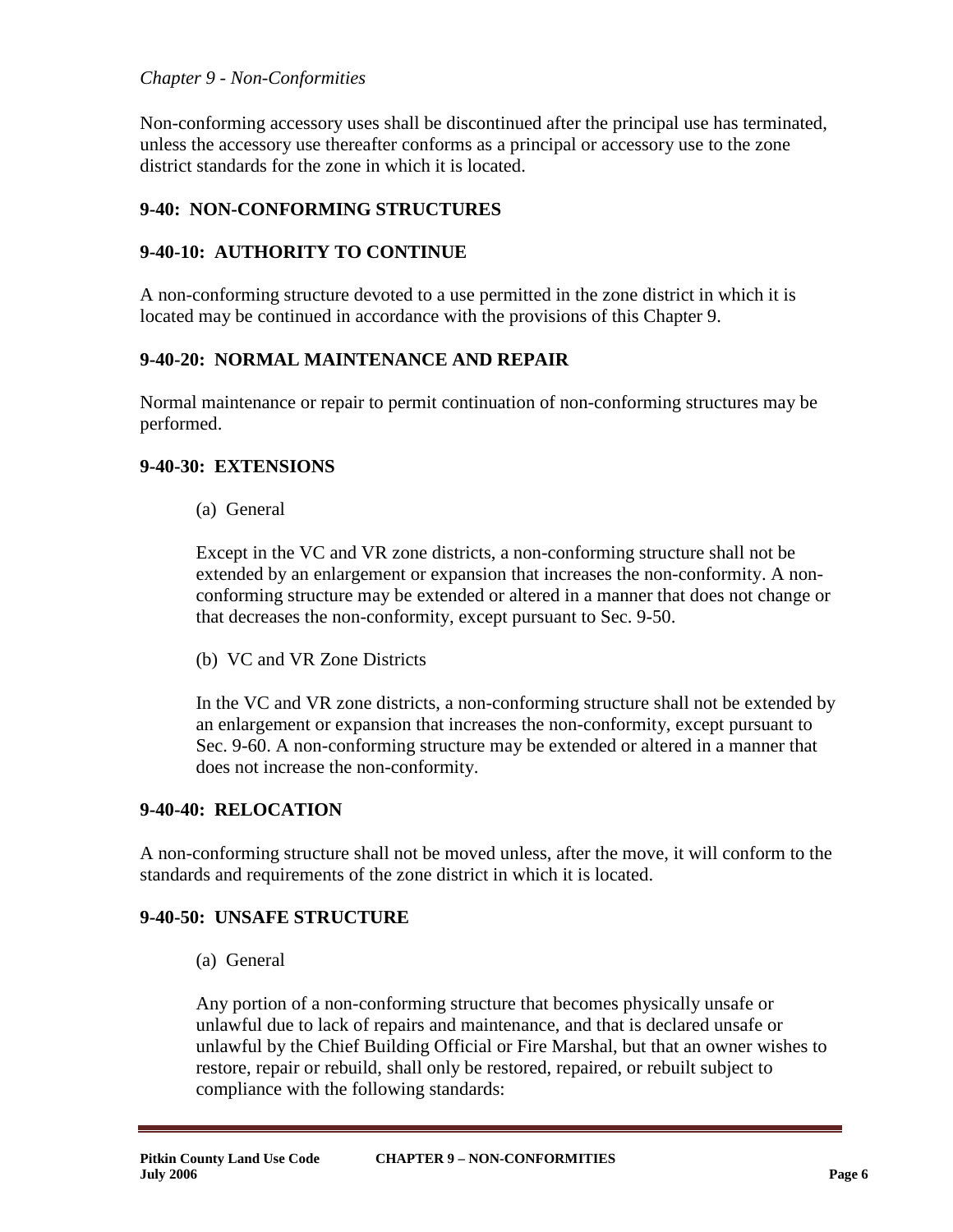(1) If the property is located in any zone district other than the VC or VR zone district, the restoration, repair, or rebuilding shall comply with the standards in Sec. 9-50.

(2) If the property is located in the VC or VR zone district, the restoration, repair, or rebuilding shall comply with the standards in Sec. 9-60.

# <span id="page-6-0"></span>**9-40-60: DESTRUCTION OR DEMOLITION**

A non-conforming structure that is demolished or destroyed to any extent may be restored as of right regardless of the extent of demolition or destruction pursuant to the standards in Secs. 9-50 or 9-60, whichever is applicable.

# <span id="page-6-1"></span>**9-40-70: ACCESSORY STRUCTURES**

Non-conforming accessory structures shall be removed after the principal structure has been destroyed or demolished unless the accessory structure thereafter shall conform to the standards of the zone district in which it is located.

# <span id="page-6-2"></span>**9-50: REPAIRS, RESTORATION, RECONSTRUCTION, REPLACEMENT, REMODEL, ADDITIONS AND ALTERATIONS TO NON-CONFORMING STRUCTURES OUTSIDE THE VC AND VR ZONE DISTRICTS**

### <span id="page-6-3"></span>**9-50-10: GENERAL**

Any legally created non-conforming structure may be restored, repaired, replaced, remodeled, or added to subject to compliance with the standards in this section.

### <span id="page-6-4"></span>**9-50-20: RESTORATION WITHOUT SIGNIFICANT CHANGES**

A non-conforming structure may be restored without significant changes subject to the compliance with the standards in this section.

(a) Building Permit

A building permit for reconstruction must be issued within two (2) years of the date of demolition or destruction, whichever occurs first. The Board may approve an extension to the deadline if a development application is submitted and approved according to the procedures and conditions outlined in Secs. 2-20-20 and 2-30-20.

(b) Conformance with Old Building or Use

The proposed building restoration must conform in terms of use, number of dwelling units, configuration and area and bulk to the building that was partly or fully demolished by the owner or that was destroyed. The restoration may include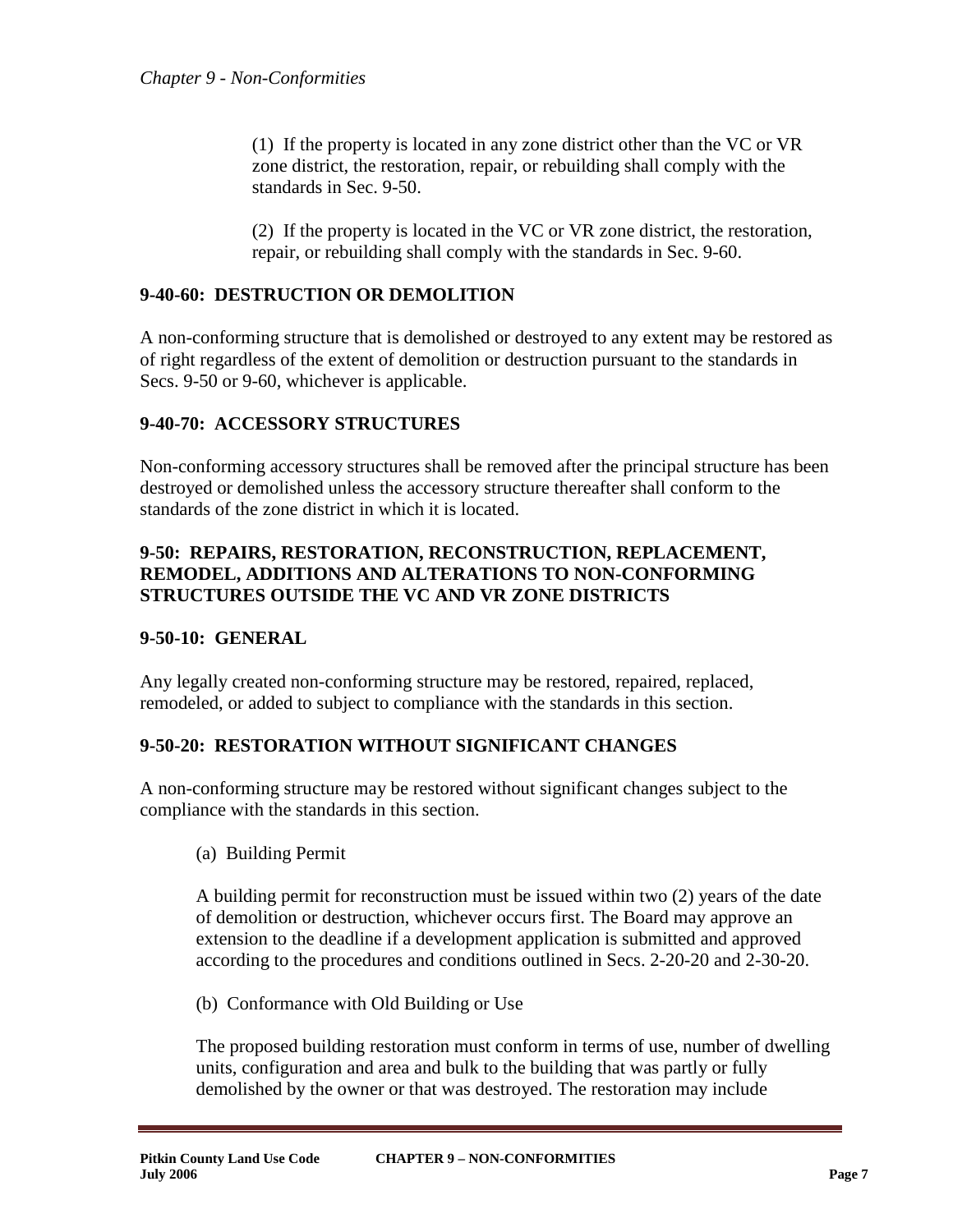#### *Chapter 9 - Non-Conformities*

insignificant modifications to the original design if the Community Development Director finds that such modifications are necessary to allow the use or structure to meet basic life, health, and safety standards of the adopted building code.

(c) Restoration, Repair, Reconstruction, Replacement, Remodel, and Additions to Legal Non-conforming Structures

A legal non-conforming structure may be expanded, repaired, restored, reconstructed, replaced, or remodeled as long as the activity does not increase the non-conformity. Prohibited enlargement of the non-conformity shall include, but not be limited to: expansion of the gross floor area where the floor area for the zone district has been exceeded and expansion of the structure in to the setbacks, including an increase in the mass of the existing structure within the setbacks; expansion of the structure into any other area where the development standards or the building codes prohibit development. Expansion of the structure into the setbacks, including an increase in the mass of the existing structure within the setbacks is prohibited, except in riparian/wetland setbacks, in which height and bulk may be added to an existing residential structure with no change to the existing footprint of the structure, subject to compliance with the following criteria:

(1) A site specific analysis shall be submitted to prove that there is no area on the property that can be used for expansion/development outside of he one hundred (100) foot setback, without encroachment into the following area(s) prohibited from development in Section 7 of the Land Use Code.

- (a) Slope;
- (b) Floodplain
- (c) Geologic Hazard
- (d) Severe Wildfire
- (e) Wildlife Habitat

(2) In the event that no developable area exists outside of the 100 foot riparian/wetland setback, expansion of a structure shall be subject to compliance with the following criteria:

> (a) The Environmental Health/Natural Resources Department finds that the related septic system or other wastewater treatment system may be adequately accommodated without detriment to the wetland/riparian stream habitat:

(b) No Transferable Development Rights (TDRs) shall be used on site for any purpose;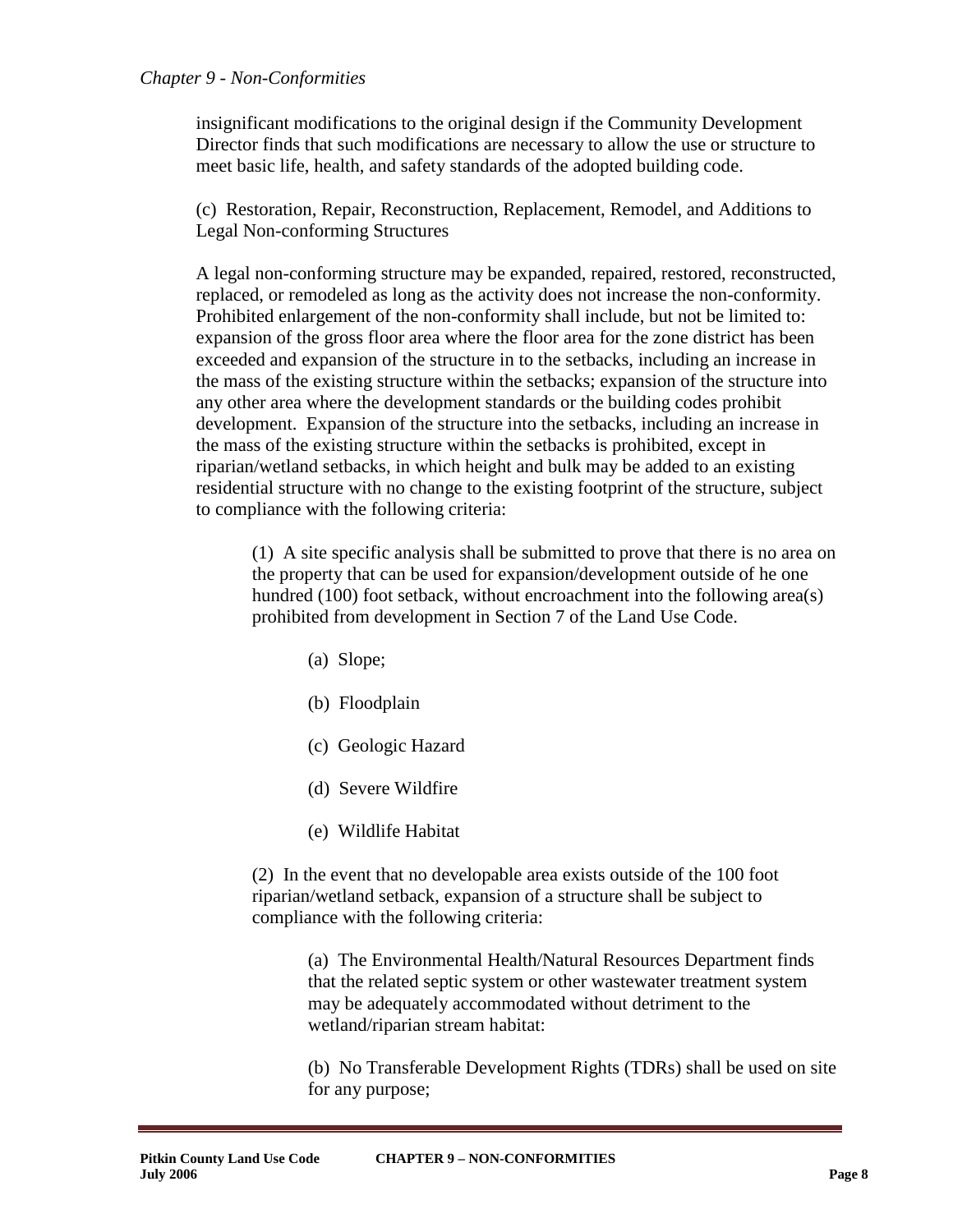(c) There shall not be removal of vegetation or other existing visual buffers between the proposed structure and the stream.

(d) Expansion shall be limited to one additional floor directly over the existing footprint of the structure (footprint does not include appurtenant decks) (subject to all applicable Code provisions, including standard maximum height restrictions defined in Table 5- 1A, "Dimensional Requirements."); and

(e) Expansion shall be limited to above-grade space only.

Addition of height and bulk shall be subject to approval of a construction management plan by the Pitkin County Planning Engineer, and any other applicable permits.

(3) Notwithstanding paragraphs (1) and (2) above, any residential structure that is legally non-conforming with respect to riparian/wetland setbacks is permitted a one-time total 300 sq. ft. above grade attached expansion without requirement of a demonstration that no developable area exists outside of the 100 foot setback area. This expansion must maintain at least a 50 foot riparian/wetland setback, and there must be demonstration to the satisfaction of the Environmental Health/Natural Resources Department that the expansion can be sited without detriment to the wetland/riparian habitat. A riparian/wetland mitigation plan that outlines improvement and/or restoration of the subject property may be required to be submitted to the Community Development Director for review, approval, and implementation as part of this analysis in order to obtain this exemption.

*Code repealed and reenacted Ord. No. 14-d, 2006 - § 9-50-20 amended (part) Ord. [21-07,](http://pitkincounty.com/DocumentCenter/View/8248)  [07-24-07;](http://pitkincounty.com/DocumentCenter/View/8248) Ord. [024-08, 07-23-08;](http://pitkincounty.com/DocumentCenter/View/8252) [Ord. 002.2013, 01-23-13\)](http://pitkincounty.com/DocumentCenter/View/8276)* 

# <span id="page-8-0"></span>**9-50-30: RESTORATION OR EXPANSION OF NON-CONFORMING STRUCTURE OR USE WITH SIGNIFICANT CHANGES**

The Board of County Commissioners may permit modifications to a non-conforming structure or use that does not meet the standards of Sec. 9-50-20, subject to compliance with the standards in this section.

(a) Adverse Impacts and County Land Use Policies

The Board of County Commissioners finds that any adverse impacts of the nonconforming use or structure on the neighborhood or the County as a whole and any inconsistencies with County Land Use Policies in Chapter 1 to be tolerable.

(b) Consistency with Master Plans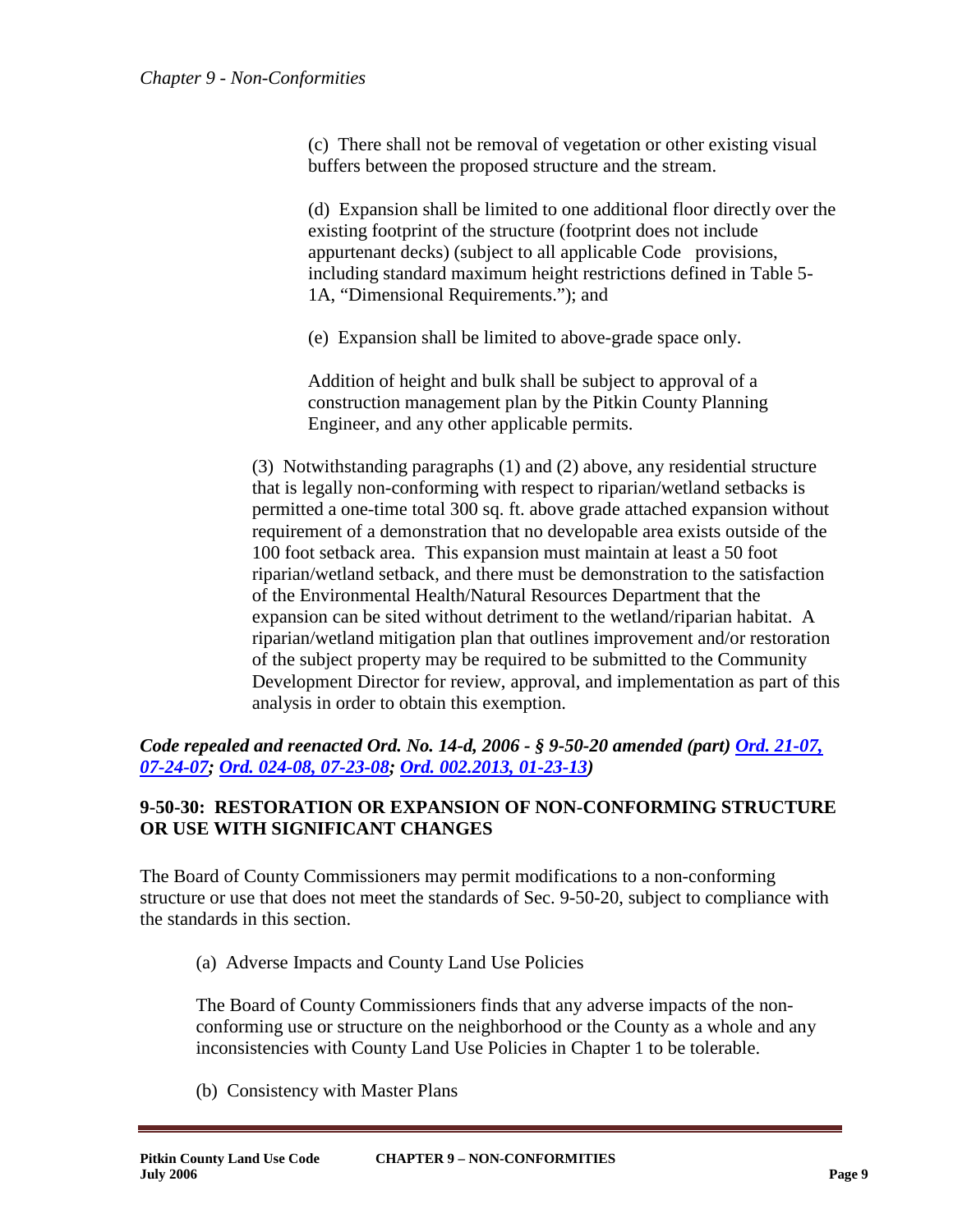The structure or use is generally consistent with adopted master plans for the area and adjacent land uses.

(c) Building Code Standards, Hardships or Improvements to Function and Appearance

The applicant demonstrates that the purpose of the development is to:

(1) Meet practical difficulties and hardships that arise from the existing restrictions upon repair, alteration or restoration; or

- (2) Improve the function and appearance of the structure.
- (d) Development Exactions and Impact Fees

The applicant makes all required dedications to the County in accordance with the standards in Chapter 8 for any additional development that is approved pursuant to this Sec. 9-50-30.

# *Code repealed and reenacted Ord. No. 14-d, 2006 - § 9-50-30 amended (part) [Ord. 21-07,](http://pitkincounty.com/DocumentCenter/View/8248)  [07-24-07;](http://pitkincounty.com/DocumentCenter/View/8248) Ord. [024-08, 07-23-08;](http://pitkincounty.com/DocumentCenter/View/8252) Ord. [019-09, 06-24-09\)](http://pitkincounty.com/DocumentCenter/View/8261)*

# <span id="page-9-0"></span>**9-50-40: EXPANSION OR REDEVELOPMENT OF NON-CONFORMING CIVIC AND INSTITUTIONAL USES**

Existing, legally-established civic and institutional uses that are non-conforming uses shall be allowed to remain as non-conforming uses and the Board of County Commissioners may permit expansion and redevelopment of such uses by special review, subject to satisfaction of each of the following criteria:

(a) Standards

(1) At the time the use of the property was established such use must have been legally created and in substantial conformance with the land use approvals granting such use (if any); and

(2) The proposal for expansion of the non-conforming use or re-development of structures associated with the non-conforming use shall be consistent with neighborhood master plans. The proposal shall not change the character of the immediately adjacent neighborhood and shall not, except as otherwise permitted in this Section, increase the impacts of the use on either the surrounding neighborhood or the master plan area; and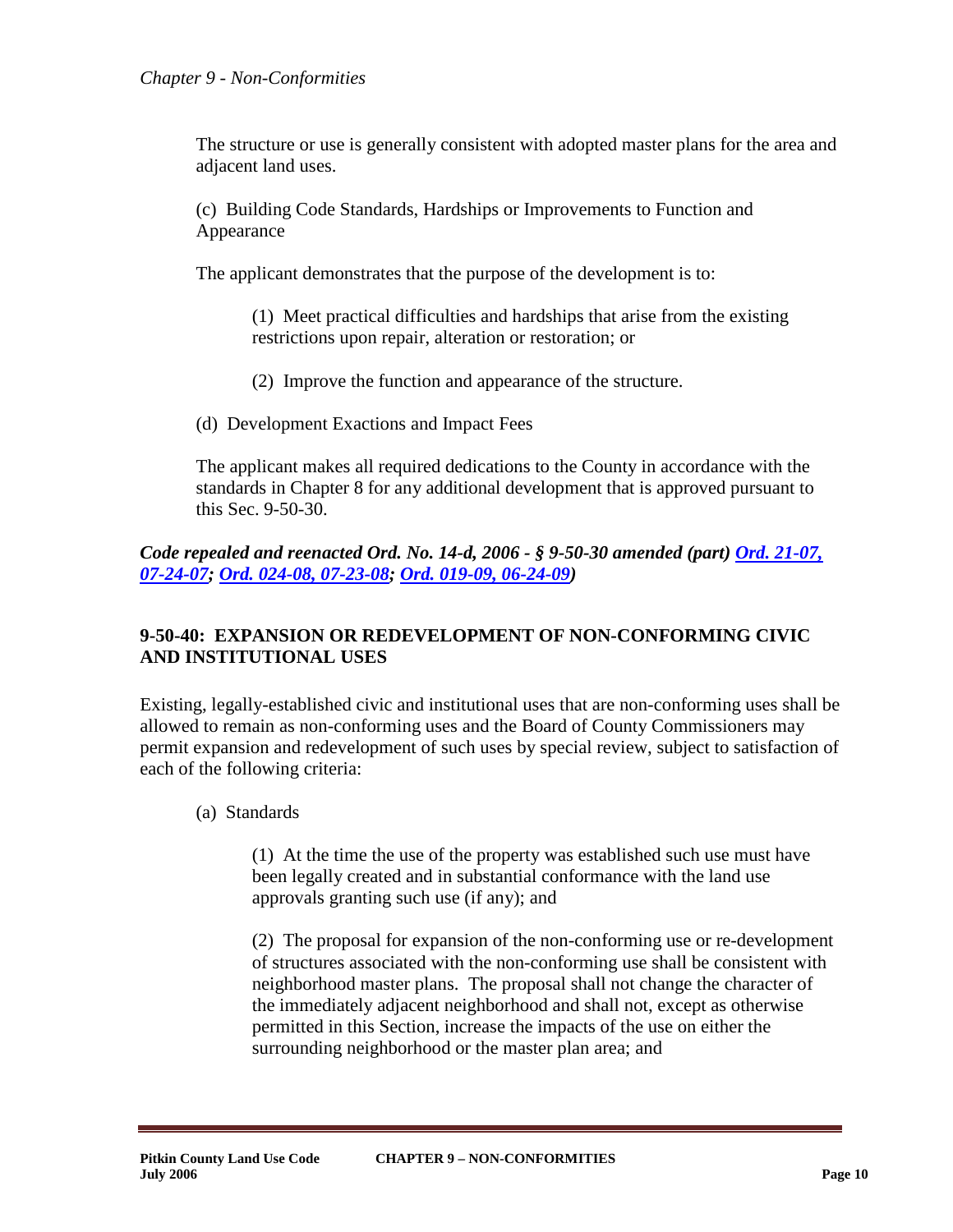(3) The applicant has demonstrated that the expansion or re-development is the minimum expansion or re-development necessary to sustain the operation; and

(4) In no event shall there be:

(a) Any increase in the floor area of more than a cumulative total of 20% of the existing built floor area of the non-conforming use on the property (20% shall be assessed against built, rather than approved, but as of yet un-built floor area;) and

(b) Any change in the existing developed use of the property, except that accessory uses may be approved that do not create impacts to the immediately surrounding neighborhood in addition to any impacts created by the existing developed use. For purposes of this subparagraph, one residential unit for an on-site caretaker or property manager (which may include a Caretaker Unit("CDU")) shall not be considered a change in use; and

(c) Any increase in the number of free market residential dwelling units on the property; and

(d) Any increase in traffic impacts to the public roads serving the property that are not satisfactorily mitigated.

(5) The applicant shall prepare a site-specific master plan for the property, which shall be subject to approval by the Board after the plan has first been reviewed by P&Z and a recommendation from the P&Z has been received. The master plan shall include plans for the entire property and shall address, at a minimum, the short-term and long-term plans for the following: proposed revisions to the site layout; architectural renderings, including buildings and other structures and landscaping; volume parking limitations (including mitigation of visual impacts) and traffic mitigation; employee limitation; the daily, monthly, yearly and special event volume of activity on the property; accessory uses and structures, if any; agricultural uses and structures, if any; permanent limitations on future development; and other items deemed relevant and requested by the County. All new development shall comply with Development Standards and criteria in Chapter 7 of the Land Use Code.

(b) Additional Review Guidelines.

(1) The standards and criteria set forth in this section shall be applied to the actual development on the property as of January 1, 2006, but in no event may the development exceed the floor area permitted under prior approvals.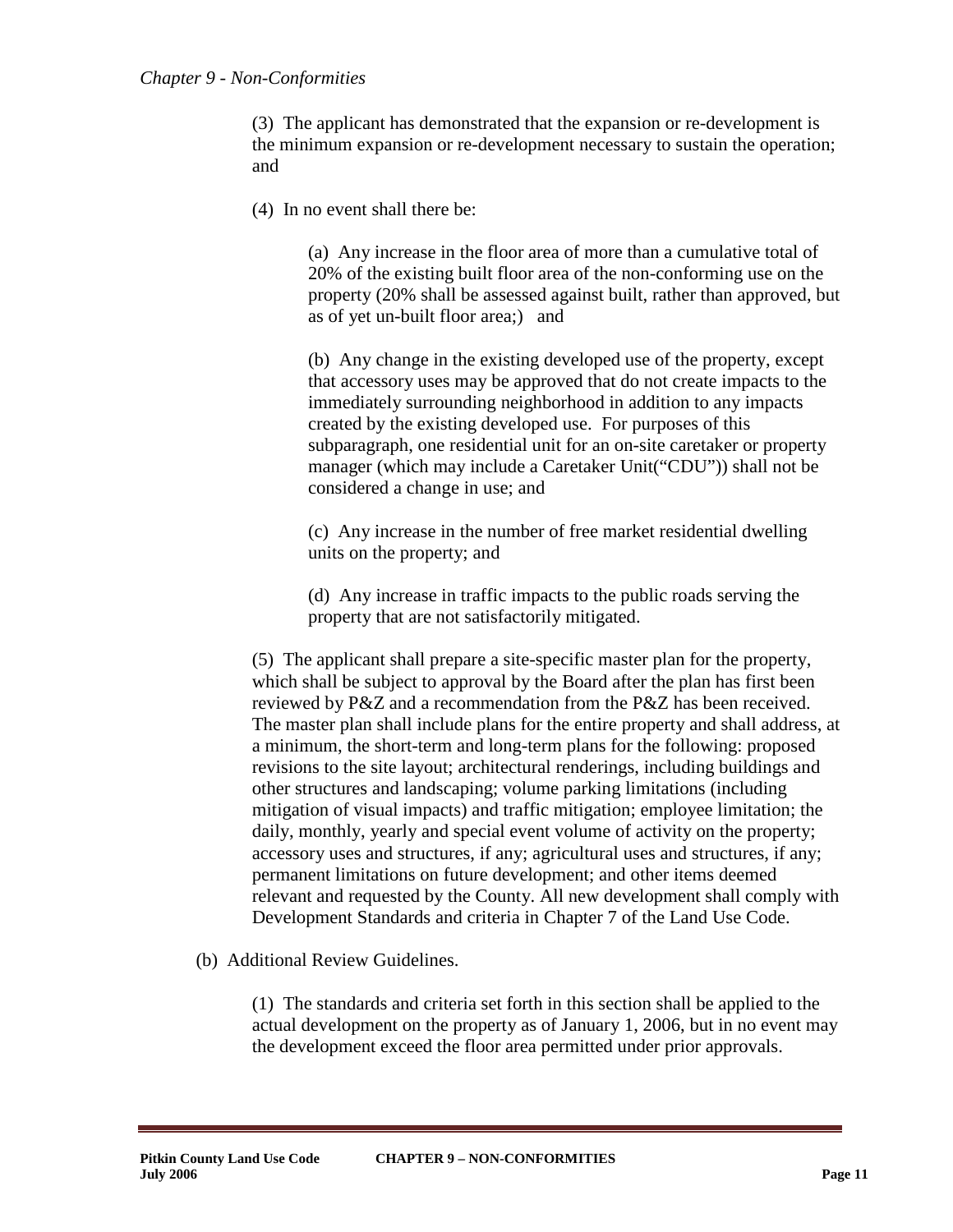(2) If the development has been undertaken on two or more properties that are not contiguous to each other, then the standards and criteria of this section shall be applied separately to each such property through an individual site impact analysis.

(c) Reversion to Underlying Zoning

(1) If the existing, legally established non-conforming civic and institutional use ceases operation for any consecutive 12 month period, all uses and structures must immediately be brought in to conformance with the underlying zone district regulations. If cessation of operation is due to demolition or destruction through any manner not willfully accomplished by the owner, uses/structures may be restored as of right pursuant to Section 9-30-70 of the Land Use Code,

(2) If the property associated with the use and/or the use is transferred or conveyed to different ownership at any time, the use(s) and structures shall remain entirely unchanged and in compliance with special review and master plan approvals. In the event that change in ownership results in change to the use(s) and/or structure(s), all special review and master plan approvals relating to the non-conforming use shall expire, and all uses and structures must immediately be brought into conformance with the underlying zone district regulations.

*(Code repealed and reenacted by Ord. 014-D-2006, 07-05-08; § 9-50-40 added Ord. [023-07,](http://pitkincounty.com/DocumentCenter/View/8249)  [08-28-07\)](http://pitkincounty.com/DocumentCenter/View/8249)*

### <span id="page-11-0"></span>**9-60: REPLACEMENT, RECONSTRUCTION OR RESTORATION IN THE VC AND VR ZONE DISTRICTS**

### <span id="page-11-1"></span>**9-60-10: GENERAL**

Non-conforming structures within the VR and VC zone districts that are existing as of May 13, 2003, may be replaced, reconstructed or restored, subject to compliance with the Historic Preservation Guidelines and the following standards.

### <span id="page-11-2"></span>**9-60-20: BUILDING PERMIT MUST BE ISSUED WITHIN TWO YEARS**

A building permit for replacement, reconstruction or restoration must be issued within two (2) years of the date of demolition or destruction, whichever occurs first. The Board may approve an extension to the two (2) year deadline.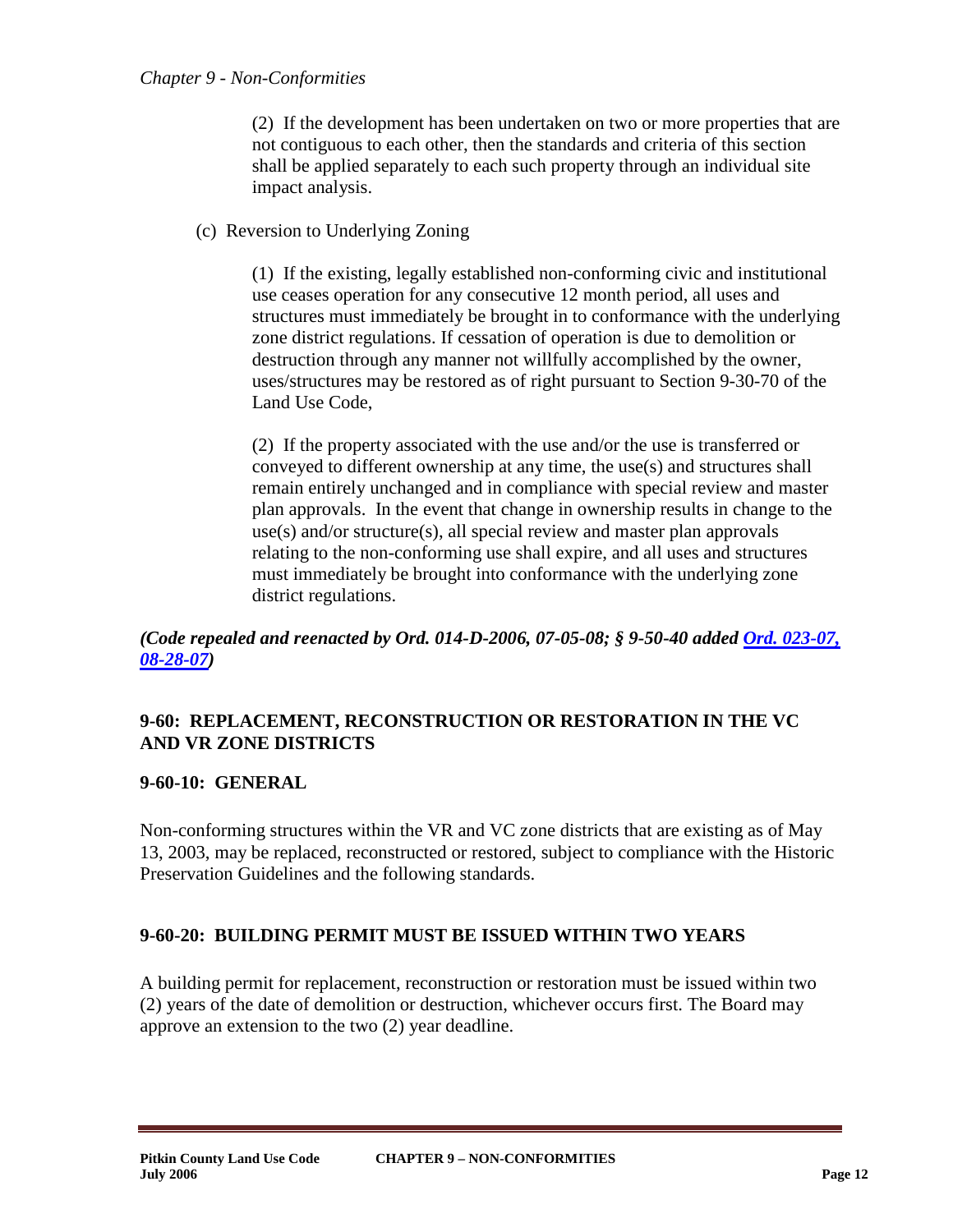#### *Chapter 9 - Non-Conformities*

# <span id="page-12-0"></span>**9-60-30: LIMITATION OF FLOOR AREA**

The replacement structure shall be limited to the floor area of the replaced structure, but not the existing footprint, as long as the location complies with the dimensional requirements of the applicable zone district. Within the VC zone district only, an increase in the floor area of an existing hotel/motel/lodge may be permitted by the Board of County Commissioners, subject to the special review process in Sec. 2-40-20.

### <span id="page-12-1"></span>**9-60-40: LOTS OR PARCELS CREATED THROUGH SUBDIVISION EXEMPTION**

An existing non-conforming structure in the VC or VR zone districts that is located on a lot or parcel created pursuant to the subdivision exemption in Sec. 2-30-30 may only be replaced subject to compliance with all of the dimensional standards in the applicable zone district and the Historic Preservation Guidelines.

### <span id="page-12-2"></span>**9-60-50: DEVELOPMENT EXACTIONS**

The applicant shall make all required dedications to the County in accordance with the standards in Chapter 8 for any additional development that is approved pursuant to this Sec. 9-60.